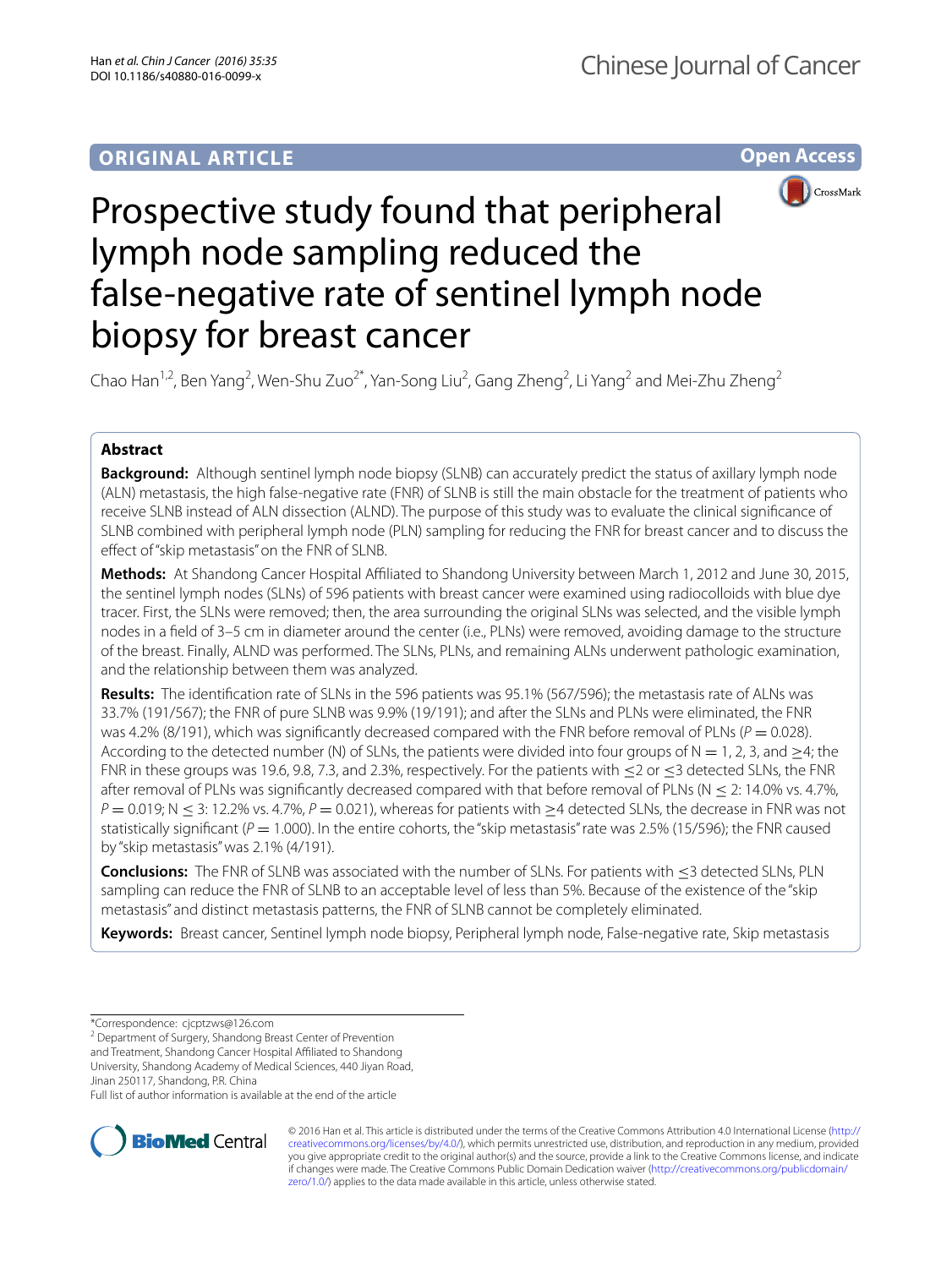### **Background**

Breast cancer is a common cancer in China; the agestandardized rate (ASR) of incidence is estimated to be 23.2/100,000, and the ASR of mortality is approximately 4.9/100,000  $\begin{bmatrix} 1 \\ 2 \end{bmatrix}$ . To accurately stage breast cancer, it is necessary to know a patient's axillary lymph node (ALN) status. ALN status is also one of the most important indicators for determining the prognosis of patients with breast cancer and guiding axillary treatment. Axillary lymph node dissection (ALND) is an important part of the surgical treatment of invasive breast cancer; moreover, ALND is the most accurate method of evaluating the status of ALN metastasis. Patients with negative ALN status do not benefit from ALND, which increases the incidence of postoperative complications such as lymphedema and sensory and motor dysfunction. Greater awareness of breast cancer prevention and new treatment technologies have resulted in a higher proportion of patients with early-stage breast cancer. The tumor load of the regional lymph nodes has also decreased [\[3](#page-4-2), [4\]](#page-4-3), making it possible to narrow the range of patients who undergo axillary surgery.

In the 1990s, sentinel lymph node biopsy (SLNB) emerged as a new surgical procedure replacing the ALND of breast cancer, and "axilla-conserving" guidance measures were implemented. For sentinel lymph node (SLN)-negative patients with breast cancer, largescale clinical trials have confirmed that SLNB and ALND result in no significant difference in terms of disease-free survival, overall survival, and recurrence-free survival [[5–](#page-4-4)[7\]](#page-4-5); other studies have shown that SLNB can accurately predict the metastasis of ALNs [[8,](#page-4-6) [9\]](#page-4-7). In principle, SLN-negative patients can forego ALND, but false-negative results are still the main concern of physicians as well as patients who undergo SLNB instead of ALND. In 2014, the American Society of Clinical Oncology reported six trials of SLNB; in these trials, the false-negative rate (FNR) was between 4.6% and 16.7% [[10\]](#page-4-8). Kim et al. [\[9](#page-4-7)] performed a meta-analysis and concluded that the average FNR of SLNB was 8.4% (range, 0%–29%). The American Society of Breast Surgeons established a task force to suggest acceptable standards for SLNB. In 2000, the task force recommended that the identification rate for SLNB be 85% or higher and that the FNR be 5% or lower [[11\]](#page-4-9). Other studies demonstrated that, with the increase of the number of SLNs, the FNR of SLNB significantly decreased [[12](#page-4-10)[–14](#page-5-0)]. We conducted a prospective study of 596 patients with breast cancer who received SLNB combined with peripheral lymph node (PLN) sampling. To reduce the FNR, we attempted to increase the number of resected lymph nodes within a reasonable surgical field. There are many reasons for false-negative SLNB results; the phenomenon of "skip metastasis" [[15](#page-5-1)] inevitably causes false negatives. This study also discusses the influence of "skip metastasis" on the FNR of SLNB.

## **Patients and methods**

#### **Patient selection and clinical data**

The inclusion criteria for patients in the present study were as follows: (1) breast cancer confirmed by fine needle aspiration or biopsy; (2) preoperative clinical examination and imaging examination confirmed that the cases were cN0; (3) no anti-cancer therapy received before surgery; (4) after the SLNs and PLNs were resected (whether or not there was metastasis), patients underwent level I combined with level II lymph node dissection or complete ALND (including levels I, II, and III lymph nodes). Given these inclusion criteria, 596 patients with breast cancer who were treated at Shandong Cancer Hospital Affiliated to Shandong University, Shandong Province, China, between March 3, 2012 and June 30, 2015, were included in this study. All patients were women, aged 26–77 years, with an average age of 48.7 years and a median age of 41 years. In 367 patients, the tumor was located in the upper outer quadrant; in 83 patients, in the lower outer quadrant; in 73 patients, in the upper inner quadrant; in 30 patients, in the lower inner quadrant; and in 43 patients, in the central area. Of all 596 patients, 502 underwent breast resection plus ALND, and 94 patients underwent breast-conserving surgery. This study was approved by the ethics committee of the Shandong Cancer Hospital Affiliated to Shandong University (201503047).

## **Methods**

## *SLN tracer method*

Blue dye combined with radionuclide was used for all SLNBs. Six to 18 h preoperatively, patients were injected with <sup>99m</sup>Tc-Sc-labeled sulfur colloid (Beijing Shihong Pharmaceutical Center, Beijing, China) into the subcutaneous tissue around the tumor or breast parenchyma. The injection volume was 18.5–37 MBq. The Gamma Detection System (Neoprobe 2000, Dublin, OH, USA) was used preoperatively to detect the distribution of hot spots in the axillary and internal mammary region, and the gamma count of the injected site was recorded. After anesthesia, 1–2 mL of 1% methylene blue (Jiangsu Jumpcan Pharmaceutical Co., Taixing, Jiangsu, China) was subcutaneously injected in a single point around the tumor or in the nipple areola; the surgery began 10–15 min later. During the operation, we generally found the blue-stained lymphatics on the lateral border of the pectoralis major muscle, through the blue-stained lymph tube. We separated and removed the blue-stained lymph nodes and recorded their value using the gamma probe. Finally, we detected the entire axillary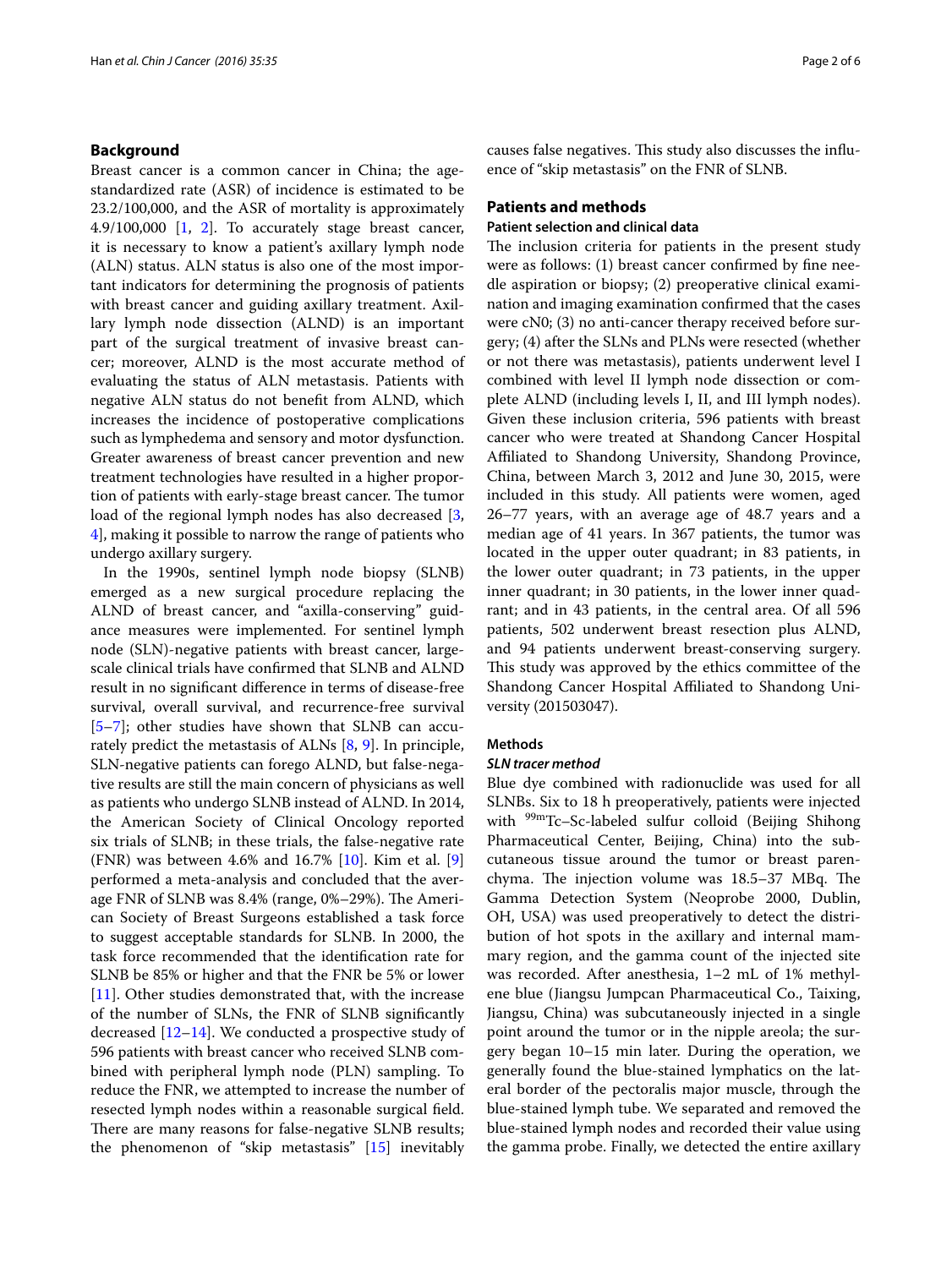area (including the blue-stained lymph nodes), searched for the entire ALN radioactive peak, and separated those lymph nodes with a radiation intensity greater than the lowest radioactivity of the blue-stained lymph nodes or higher than 10% of the radioactivity peak.

#### *Operation steps and the definition of SLNs and PLNs*

SLNs detected by dye and isotope were cut out, and the first SLN encountered was removed. To delineate the scope of the PLNs, we also removed the lymph nodes in a field of 3–5 cm in diameter around the SLNs. To avoid destroying the surrounding nerves and blood vessels, blunt separation was performed within the range of fat connective tissue to remove the visible lymph nodes. The operation steps were as follows: (1) the lymph nodes found through blue-stained lymphatics were classified as SLNs, whether the gamma detection value was high or low; (2) the lymph nodes with radiation intensity greater than 10% of the peak were also referred to as SLNs, regardless of whether they were blue-stained; and (3) the remaining lymph nodes were classified as the PLNs. After removing the PLNs and the SLNs, the complete ALND or level I combined with level II lymph node dissection was carried out according to the situation. We conducted a pathologic examination of the SLNs, PLNs, and levels I, II, and III lymph nodes.

#### **Statistical analysis**

SPSS 19.0 software (IBM Co., Chicago, IL, USA) was used for all statistical analyses, and the results were evaluated per the University of Louisville SLNB technique criteria  $[16]$  $[16]$  $[16]$ . The identification rate = the number of SLNs identified/the number of patients who underwent SLNB  $\times$  100%; FNR = the number of false-negative cases/the number of true-positive plus false-negative cases  $\times$  100%; sensitivity = the number of true-positive cases/the number of true-positive plus false-negative cases  $\times$  100%; accuracy rate = the number of true-negative plus true-positive cases/the number of patients who underwent SLNB  $\times$  100%; and negative predictive  $value =$  the number of true-negative cases/the number of true-negative plus false-negative cases  $\times$  100%.

A Chi square test was used to compare the sample rate, as well as Fisher's exact test with  $\alpha = 0.05$ . The four-fold table exact test (Fisher's exact test) was applied for univariate analysis.

## **Results**

## **SLN and PLN metastasis**

SLNs were detected in 567 out of 596 patients; the identification rate was 95.1% (567/596). For the 567 patients in whom SLNs were detected, the number of detected SLNs was 1–6, and a total of 1026 SLNs were dissected,

with an average of 1.81 SLNs per patient (median, 2). From the surrounding tissues (including PLNs), 0–9 lymph nodes were detected; a total of 1281 PLNs were dissected, with an average of 2.26 lymph nodes per patient (median, 3). Of these 567 patients, 191 had ALN metastasis, and 376 had no ALN metastasis. According to the detection number (N) of SLNs, the patients were divided into four groups of  $N = 1, 2, 3$  $N = 1, 2, 3$  $N = 1, 2, 3$ , and  $\geq 4$  (Table 1). For the 567 patients who underwent SLNB, the FNR was 9.9% (19/191); the sensitivity was 90.1% (172/191); the accuracy rate was 96.6% (548/567); and the negative predictive value was 95.2% (376/395), as shown in Table [2](#page-3-0). When SLNB was combined with PLN sampling, the FNR was 4.2% (8/191); the sensitivity was 95.8% (183/191); the accuracy rate was 98.6% (559/567); and the negative predictive value was 97.9% (376/384), as shown in Table [3](#page-3-1). The difference in FNR before and after PLN sampling was statistically significant ( $P = 0.028$ ; Table [4](#page-3-2)).

## **The association between the number of detected SLNs and FNR**

The FNR observed in the  $N = 1, 2, 3$ , and  $\geq 4$  groups was 19.6, 9.8, 7.3, and 2.3%, respectively (Table [4\)](#page-3-2); the difference was statistically significant ( $\chi^2$  = 7.856, *P* = 0.049). The FNR for pure SLNB was higher than 5% in the  $N = 1$ , 2, and 3 groups. When SLNB was combined with PNR sampling, the FNR was 14.0% for the  $N \le 2$  group. After PLNs were removed, the FNR decreased to 4.7%; this reduction in the FNR was statistically significant  $(\chi^2 = 5.515, P = 0.019)$ . For the N  $\leq$  3 group, the FNR was 12.2%. After PLNs were removed, the FNR decreased to 4.7%; this reduction was also statistically significant  $(\chi^2 = 5.286, P = 0.021)$ . No significant FNR decrease was observed in the  $N \geq 4$  $N \geq 4$  group ( $P = 1.000$ ; Table 4).

#### **The association between "skip metastasis" and FNR**

In this study, 15 patients had "skip metastasis." Among these 15 patients, 3 had level I (−), II (+), and III (−); 1

<span id="page-2-0"></span>

| <b>ALN status</b>      | No. of patients | No. of SLNs    |     |                |          |
|------------------------|-----------------|----------------|-----|----------------|----------|
|                        |                 | 1              | 2   | 3              | >4       |
| Negative ALNs          | 376             | 112            | 111 | 89             | 64       |
| Positive Al Ns         |                 |                |     |                |          |
| $SLN(+)$ and $nSLN(+)$ | 72              | 19             | 22  | 14             | 17       |
| $SLN(+)$ and $nSLN(-)$ | 100             | 18             | 33  | 24             | 25       |
| $SLN(-)$ and $PLN(+)$  | 11              | 7              | 3   | 1              | $\Omega$ |
| $SLN(-)$ and $PLN(-)$  | 8               | $\mathfrak{D}$ | ζ   | $\mathfrak{D}$ | 1        |
| Total                  | 567             | 158            | 172 | 130            | 107      |

Abbreviations: *SLN* sentinel lymph node, *ALN* axillary lymph node, *nSLN* nonsentinel lymph node, *PLN* peripheral lymph node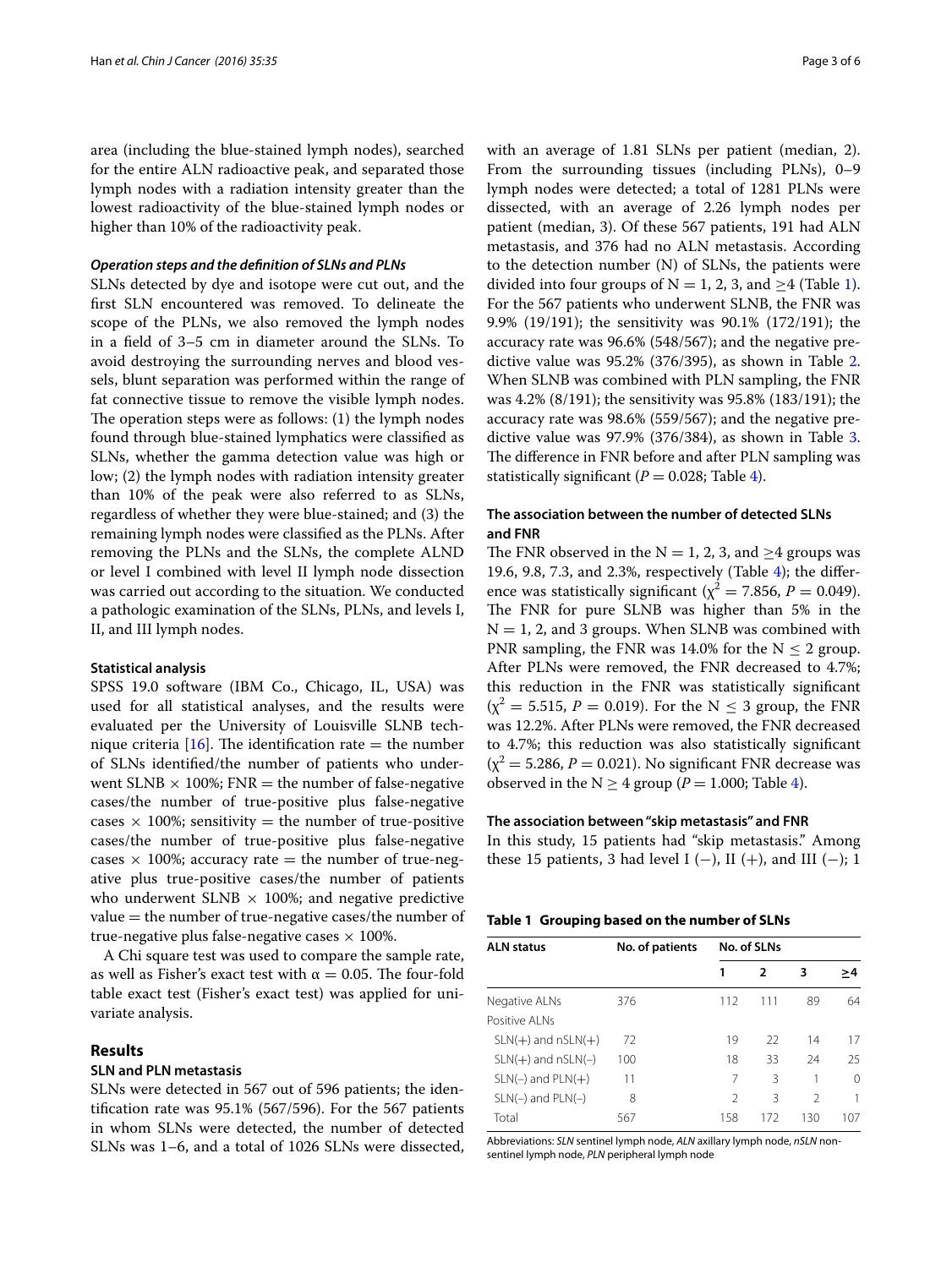<span id="page-3-0"></span>**Table 2 ALN metastasis state of 567 patients detected by SLNB**

| <b>SLN status</b> | <b>ALN status</b> |           | <b>Total</b> |
|-------------------|-------------------|-----------|--------------|
|                   | $(+)$             | $(-)$     |              |
| $(+)$             | 172(a)            | 0(c)      | 172          |
| $(-)$             | 19(b)             | $376$ (d) | 395          |
| Total             | 191               | 376       | 567          |

For SLNB, the FNR was  $(b)/(a + b) = 19 (172+19) = 9.9\%$ . Sensitivity  $\cos(a) / (a + b) = 172 (172 + 19) = 90.1\%$ . Accuracy rate was

 $(a+d)/(a+b+c+d) = (172+376)/(172+19+0+376) = 96.6%$ . Negative predictive value was (d)  $/$  (b+d) = 376 $/$  (19+376) = 95.2%

Abbreviations: *ALN* axillary lymph node, *SLNB* sentinel lymph node biopsy, *SLN* sentinel lymph node, *FNR* false-negative rate

<span id="page-3-1"></span>**Table 3 ALN metastasis state of 567 patients detected with SLNB and PLN sampling**

| $SLN + PLN$ status | <b>ALN status</b> | <b>Total</b> |     |
|--------------------|-------------------|--------------|-----|
|                    | $(+)$             | $(-)$        |     |
| $(+)$              | 183(a')           | 0(c')        | 183 |
| $(-)$              | 8(b')             | $376$ (d')   | 384 |
| Total              | 191               | 376          | 567 |

For SLNB + PLN sampling, the FNR was  $(b')/(a'+b') = 8$  (183+8) = 4.2%. Sensitivity was  $(a')/(a'+b') = 183~(183+8) = 95.8\%$ . Accuracy rate was  $(a'+d')/(a'+b'+c'+d') = (183 + 376)/(183+8+0+376) = 98.6\%$ . Negative  $\stackrel{\cdot }{\text{predictive}}$  value was  $\left( \text{d}' \right)'/\left( \text{b}' + \text{d}' \right) = \frac{376}{\left( 8+376 \right)} = \frac{97.9\%}{27.3\%}$ 

Abbreviations: *ALN* axillary lymph node, *SLNB* sentinel lymph node biopsy, *PLN* peripheral lymph node, *SLN* sentinel lymph node, *FNR* false-negative rate

<span id="page-3-2"></span>**Table 4 FNR comparison before and after PLN sampling**

| No.<br>of SLNs | No. of<br>patients | FNR of SLNB (%)               |                       | x <sup>2</sup> value | P value |  |
|----------------|--------------------|-------------------------------|-----------------------|----------------------|---------|--|
|                |                    | <b>Before PLN</b><br>sampling | After PLN<br>sampling |                      |         |  |
| $N=1$          | 158                | 19.6                          | 4.3                   | 5.059                | 0.024   |  |
| $N = 2$        | 172                | 9.8                           | 4.9                   | 0.480                | 0.488   |  |
| $N = 3$        | 130                | 7.3                           | 4.9                   | < 0.001              | 1.000   |  |
| N > 4          | 107                | 2.3                           | 2.3                   | < 0.001              | 1.000   |  |
| Total          | 567                | 9.9                           | 4.2                   | 4.822                | 0.028   |  |

Abbreviations: *FNR* false-negative rate, *PLN* peripheral lymph node, *SLNB* sentinel lymph node biopsy, *SLN* sentinel lymph node, *N* number of SLNs

had level I (−), II (−), and III (+); and 11 had level I (+), II ( $-$ ), and III ( $+$ ). The occurrence rate of "skip metastasis" was 2.5% (15/596). After SLNB was combined with PLN sampling, eight patients had false-negative results; among these eight patients, four had "skip metastasis." The FNR caused by "skip metastasis" accounted for 2.1% (4/191) of cases.

### **Discussion**

In the present study, the FNR of SLNB was 9.9% (19/191), which is within an average level. The FNR was significantly reduced to 4.2% (8/191) after SLNB was combined with PLN sampling  $(P = 0.028)$ . According to the grouping by the number of detected SLNs, for the patients with ≤2 or ≤3 detected SLNs, the FNR after removal of PLNs was significantly decreased compared with that before removal of PLNs  $(P = 0.019$  and 0.021, respectively) and reached an acceptable level of less than 5%. For the patients with ≥4 detected SLNs, after the PLNs were removed, the FNR did not change (2.3% vs. 2.3%,  $P = 1.000$ ). Our previous results showed that for patients with ≥4 detected SLNs, the FNR of SLNB was 1.9%, and the accuracy rate was  $98.7\%$  [\[14](#page-5-0)]. Thus, we conclude that SLNB can predict the state of ALNs, and it is not necessary to carry out PLN sampling for patients with  $\geq$ 4 detected SLNs. The FNR caused by "skip metastasis" in this study accounted for 2.1% (4/191); "skip metastasis" will result in false negative results of SLNB, which cannot be completely eliminated.

Many researchers have confirmed the association between the number of detected SLNs and the FNR of SLNB. The American College of Surgeons Oncology Group Z1071 trial found that for patients with 2 and  $\geq$ 3 detected SLNs, the FNR of SLNB was 21.1% and 9.1%, respectively  $(P = 0.007)$  [\[13](#page-4-11)]. Yi et al. [\[17](#page-5-3)] found that when the number of SLNs reached 5, generally more than 99% positive SLNs could be found, which is similar to our finding. We found that, with an increased number of SLNs, the FNR of SLNB decreased  $(P = 0.049)$ ; but after grouping patients based on the number of detected SLNs, the FNR of SLNB could be reduced to less than 5% by PLN sampling for those with ≤3 detected SLNs.

Most breast cancers follow the metastasis route of level  $I \rightarrow$  level II  $\rightarrow$  level III, and the metastasis of discontinuous pattern also exists in some patients. According to previous studies, the metastasis rate of the interpectoral nodes was 2.6% to 25.9% [[18,](#page-5-4) [19\]](#page-5-5), whereas the incidence of "skip metastasis" was between  $1.5\%$  and  $19.2\%$   $[20-22]$  $[20-22]$  $[20-22]$ . If SLNB was performed on patients with "skip metastasis," false-negative results may have also occurred [[22](#page-5-7), [23\]](#page-5-8). Breast cancer metastases may also first invade the internal mammary lymph nodes (IMLNs). In the mid-20th century, the study of radical mastectomy in breast cancer showed that the overall metastasis rate of IMLNs was 18% to 33%; most patients had ALN metastasis, and pure IMLN metastasis was 2% to 11% [\[24](#page-5-9)[–26](#page-5-10)]. If metastatic tumor cells move through the IMLN chain or "skip metastasis" jumps over axillary level I, or directly metastasizes to level II and III of lymph nodes, a conventional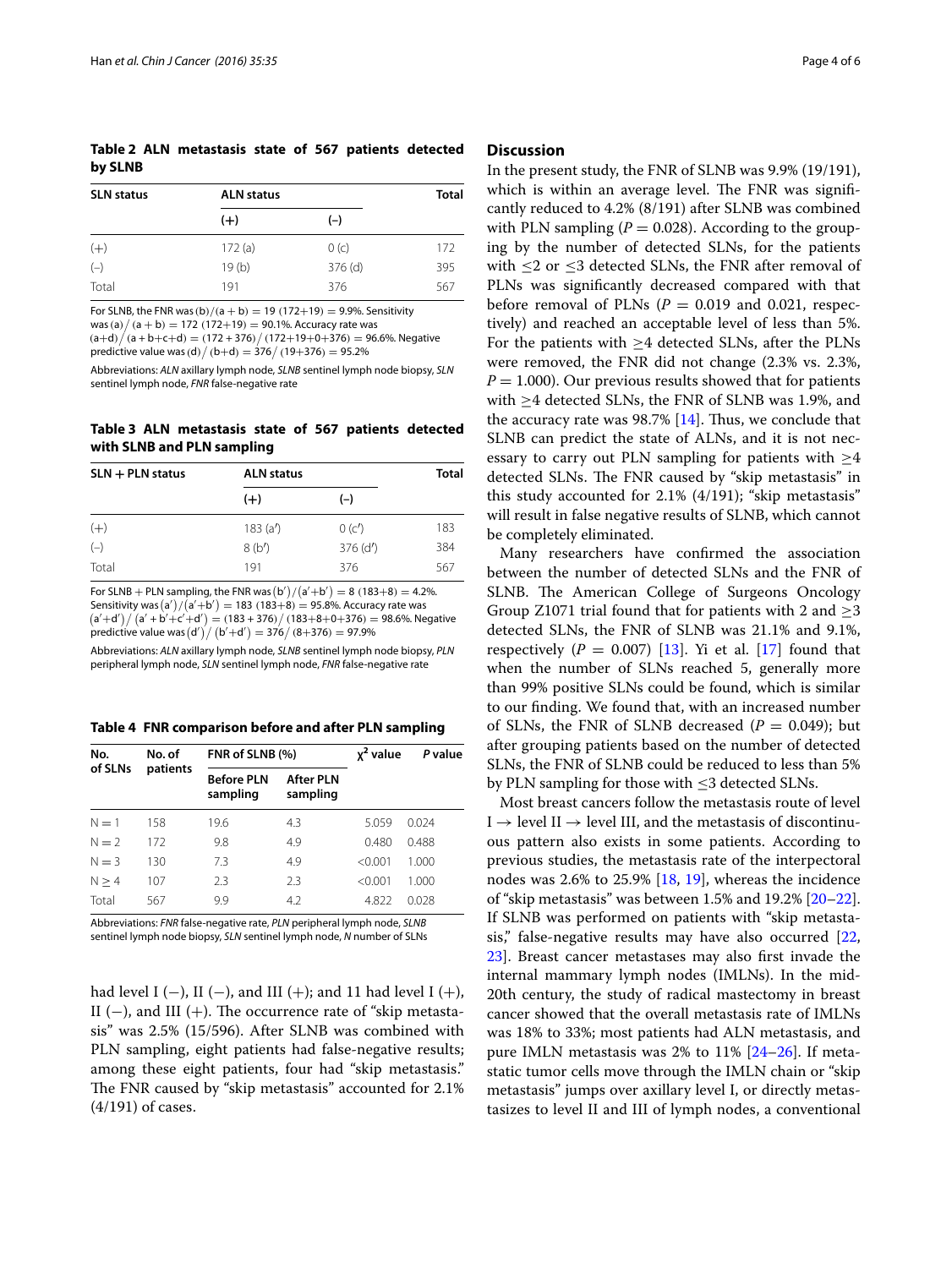SLNB will produce a false-negative result. Considering current SLNB technology and the route of breast cancer lymphatic metastasis, we conclude that false-negative results of SLNB cannot be completely eliminated. Regardless of the methods performed (such as increasing the number of detected SLNs) to reduce the FNR of SLNB, because of the "skip metastasis" and distinct metastasis patterns of the lymph nodes in patients with breast cancer, there is a threshold past which the FNR of SLNB will not further decrease. In our study, the incidence of "skip metastasis" was 2.5% (15/596), which is at a "low level" of the normal range as reported in the literature; this is because only cN0 patients were enrolled in our study. Of the eight patients who had false-negative results after SLNB was combined with PLN sampling, "skip metastasis" occurred in four patients, and the FNR caused by "skip metastasis" accounted for only 2.1% (4/191). If the FNR is at a low level (less than 5%), SLNB is a reasonable alternative to ALND. Despite "skip metastasis" and distinct metastasis patterns, the resulting FNR is still in the acceptable range of less than 5%.

The present study had several limitations. First, PLN sampling performed in the area of a 3- to 5-cm diameter around the first traced SLN was only a clinical experiment to consider the lymphatic distribution in breast tissue. Currently, we have no proven parameters to explain this distance, and the anatomy of the lymph drainage route in this area needs to be studied further. Second, the sample size of an individual group was small after patients were grouped based on the number of detected SLNs, so a large study sample is needed for further validation.

Treatment of breast cancer has changed considerably since the beginning of the 21st century. From the largest tolerable treatment to the most minimally effective treatment, the temporal treatment trend for the local ALNs of breast cancer patients has been towards less use of axillary dissection [\[27\]](#page-5-11). Removing the PLNs located within a certain distance around the SLNs can effectively reduce the FNR of SLNB, which can enhance the understanding of SLNs and support the use of the SLNB combined with PLN sampling to decrease the FNR. Nevertheless, given the current SLNB technology and the phenomenon of "skip metastasis," we recognize that the FNR of SLNB will not decrease to zero. Thus, using a combination of pathologic and biological tumor characteristics as predictors of ALN status could become another trend [[27\]](#page-5-11). Future studies should include patient follow-up and prognostic evaluation.

#### **Authors' contributions**

WSZ made substantial contributions to the conception, design, and implementation of the study and to the analysis and interpretation of data. CH collected the data, performed the statistical analysis, and drafted the manuscript. BY, YSL, GZ, LY, and MZZ selected the patients, participated in the design and implementation of the study, helped collect the data and perform the statistical analysis, and gave advice about the draft manuscript. All authors read and approved the final manuscript.

#### **Author details**

<sup>1</sup> School of Medicine and Life Sciences, University of Jinan-Shandong Academy of Medical Sciences, Jinan 250022, Shandong, P.R. China. <sup>2</sup> Department of Surgery, Shandong Breast Center of Prevention and Treatment, Shandong Cancer Hospital Affiliated to Shandong University, Shandong Academy of Medical Sciences, 440 Jiyan Road, Jinan 250117, Shandong, P.R. China.

#### **Acknowledgements**

The authors thank Prof. Min Li for his assistance in writing this manuscript.

#### **Competing interests**

The authors declare that they have no competing interests.

Received: 27 November 2015 Accepted: 3 February 2016 Published online: 04 April 2016

#### **References**

- <span id="page-4-0"></span>Chen W, Zheng R, Zeng H, Zhang S. The updated incidences and mortalities of major cancers in China, 2011. Chin J Cancer. 2015;34:502–7.
- <span id="page-4-1"></span>2. Zhou HB, Liu SY, Lei L, Chen ZW, Peng J, Yang YZ, et al. Spatio-temporal analysis of female breast cancer incidence in Shenzhen, 2007–2012. Chin J Cancer. 2015;34:198–204.
- <span id="page-4-2"></span>3. Giuliano AE, McCall L, Beitsch P, Whitworth PW, Blumencranz P, Leitch AM, et al. Locoregional recurrence after sentinel lymph node dissection with or without axillary dissection in patients with sentinel lymph node metastases: the American College of Surgeons Oncology Group Z0011 randomized trial. Ann Surg. 2010;252:426–32.
- <span id="page-4-3"></span>4. Andersson Y, de Boniface J, Jönsson PE, Ingvar C, Liljegren G, Bergkvist L, et al. Axillary recurrence rate 5 years after negative sentinel node biopsy for breast cancer. Br J Surg. 2012;99:226–31.
- <span id="page-4-4"></span>5. Andersson Y, de Boniface J, Jönsson PE, Ingvar C, Liljegren G, Bergkvist L, et al. Axillary recurrence rate 5 years after negative sentinel node biopsy for breast cancer. Br J Surg. 2012;99:226–31.
- 6. Kootstra JJ, Hoekstra-Weebers JE, Rietman JS, de Vries J, Baas PC, Geertzen JH, et al. A longitudinal comparison of arm morbidity in stage I-II breast cancer patients treated with sentinel lymph node biopsy, sentinel lymph node biopsy followed by completion lymph node dissection, or axillary lymph node dissection. Ann Surg Oncol. 2010;17:2384–94.
- <span id="page-4-5"></span>7. Takei H, Kurosumi M, Yoshida T, Ishikawa Y, Hayashi Y, Ninomiya J, et al. Axillary lymph node dissection can be avoided in women with breast cancer with intraoperative, false-negative sentinel lymph node biopsies. Breast Cancer. 2010;17:9–16.
- <span id="page-4-6"></span>8. Kuehn T, Bauerfeind I, Fehm T, Fleige B, Hausschild M, Helms G, et al. Sentinel lymph-node biopsy in patients with breast cancer before and after neoadjuvant chemotherapy (SENTINA): a prospective, multicentre cohort study. Lancet Oncol. 2013;14:609–18.
- <span id="page-4-7"></span>Kim T, Giuliano AE, Lyman GH. Lymphatic mapping and sentinel lymph node biopsy in early-stage breast carcinoma: a meta analysis. Cancer. 2006;106:4–16.
- <span id="page-4-8"></span>10. Lyman GH, Temin S, Edge SB, Newman LA, Turner RR, Weaver DL, et al. Sentinel lymph node biopsy for patients with early-stage breast cancer: American Society of Clinical Oncology clinical practice guideline update. J Clin Oncol. 2014;32:1365–83.
- <span id="page-4-9"></span>11. Simmons RM. Review of sentinel lymph node credentialing: how many cases are enough? J Am Coll Surg. 2001;193:206–9.
- <span id="page-4-10"></span>12. Chok KS, Suen DT, Lim FM, Li GK, Kwong A. Factors affecting falsenegative breast sentinel node biopsy in Chinese patients. ANZ J Surg. 2007;77:866–9.
- <span id="page-4-11"></span>13. Boughey JC, Suman VJ, Mittendorf EA, Ahrendt GM, Wilke LG, Taback B, et al. Sentinel lymph node surgery after neoadjuvant chemotherapy in patients with node-positive breast cancer: the ACOSOG Z1071 (Alliance) clinical trial. JAMA. 2013;310:1455–61.